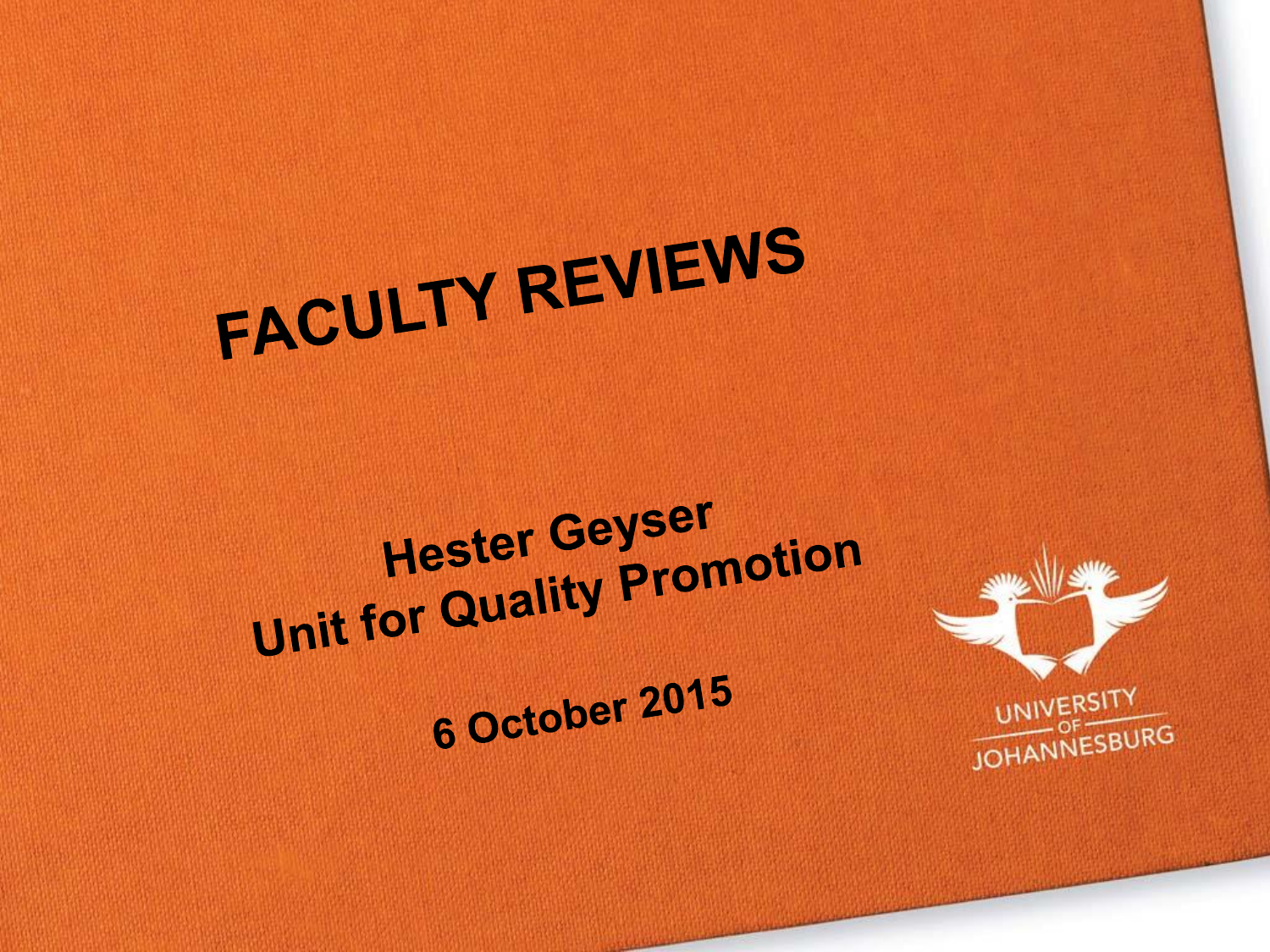

- 1. Purpose
- 2. Rationale
- 3. Process
- 4. Structures
- 5. Reflection

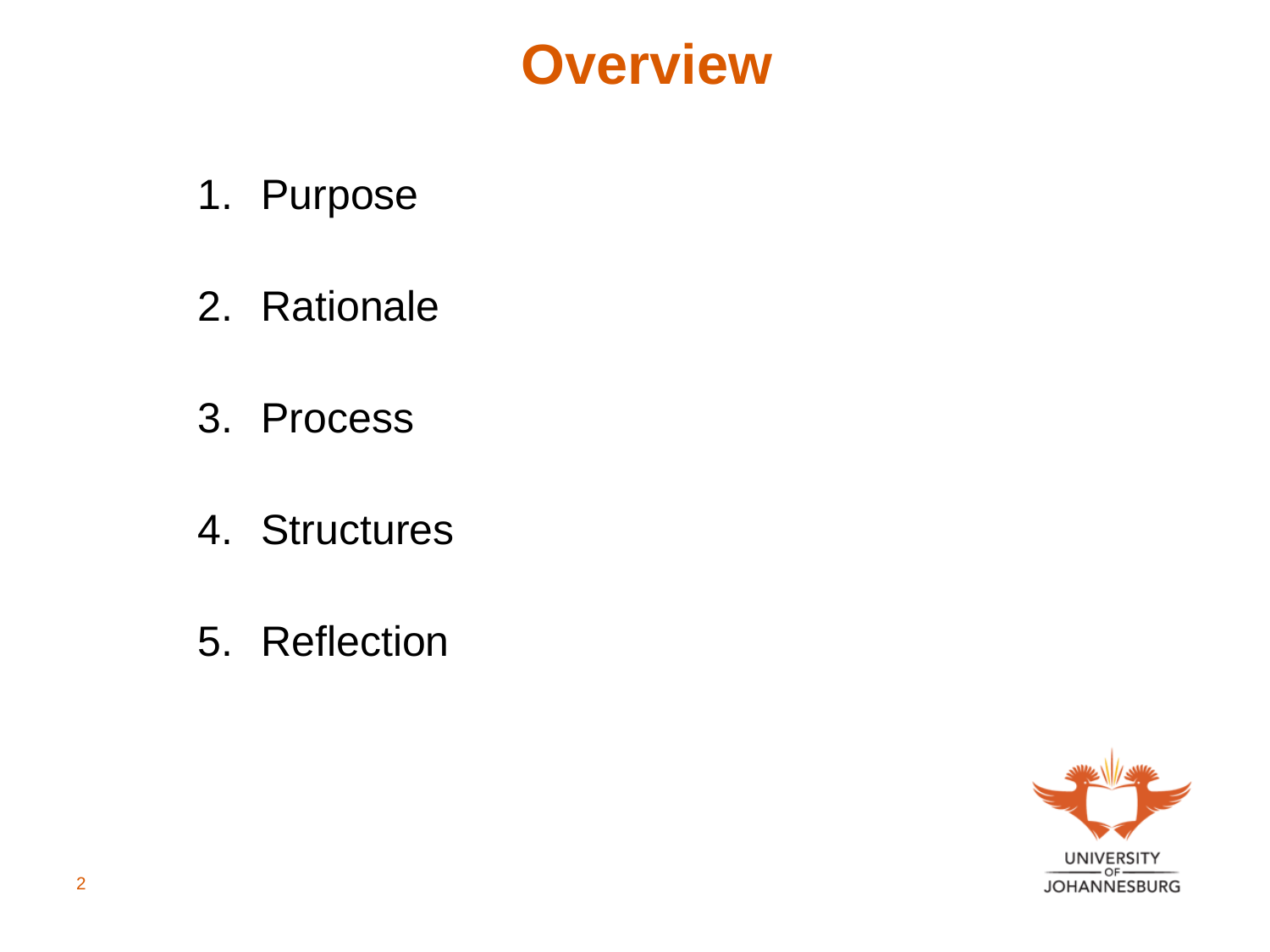

To provide an overview of faculty reviews at the UJ

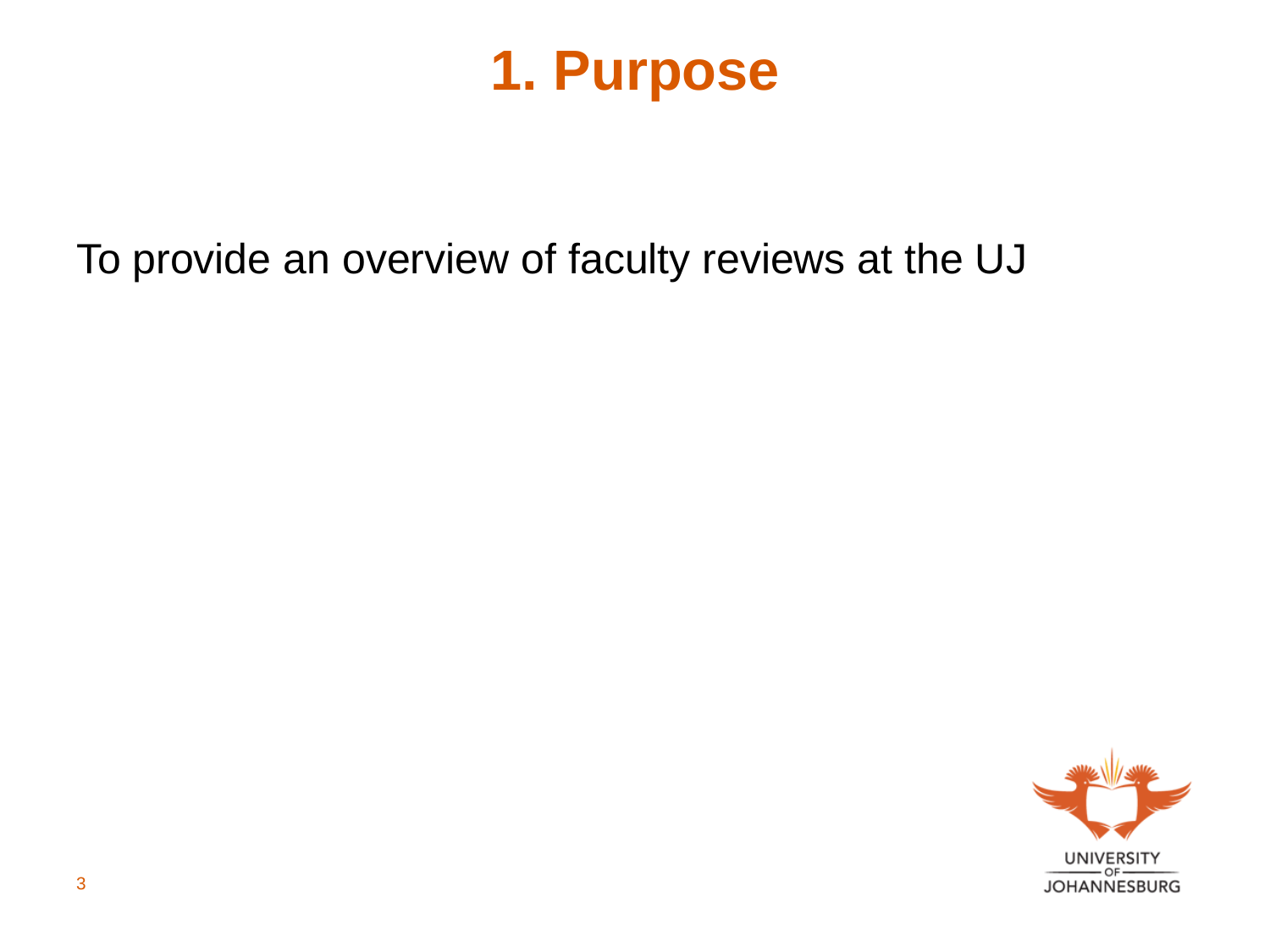#### **2. Rationale**

- UJ Strategic Goal: Global excellence and stature
- Faculty reviews introduced in 2012
- Is the Faculty positioned to provide leadership in Africa and the world?
- Benchmarking exercise.

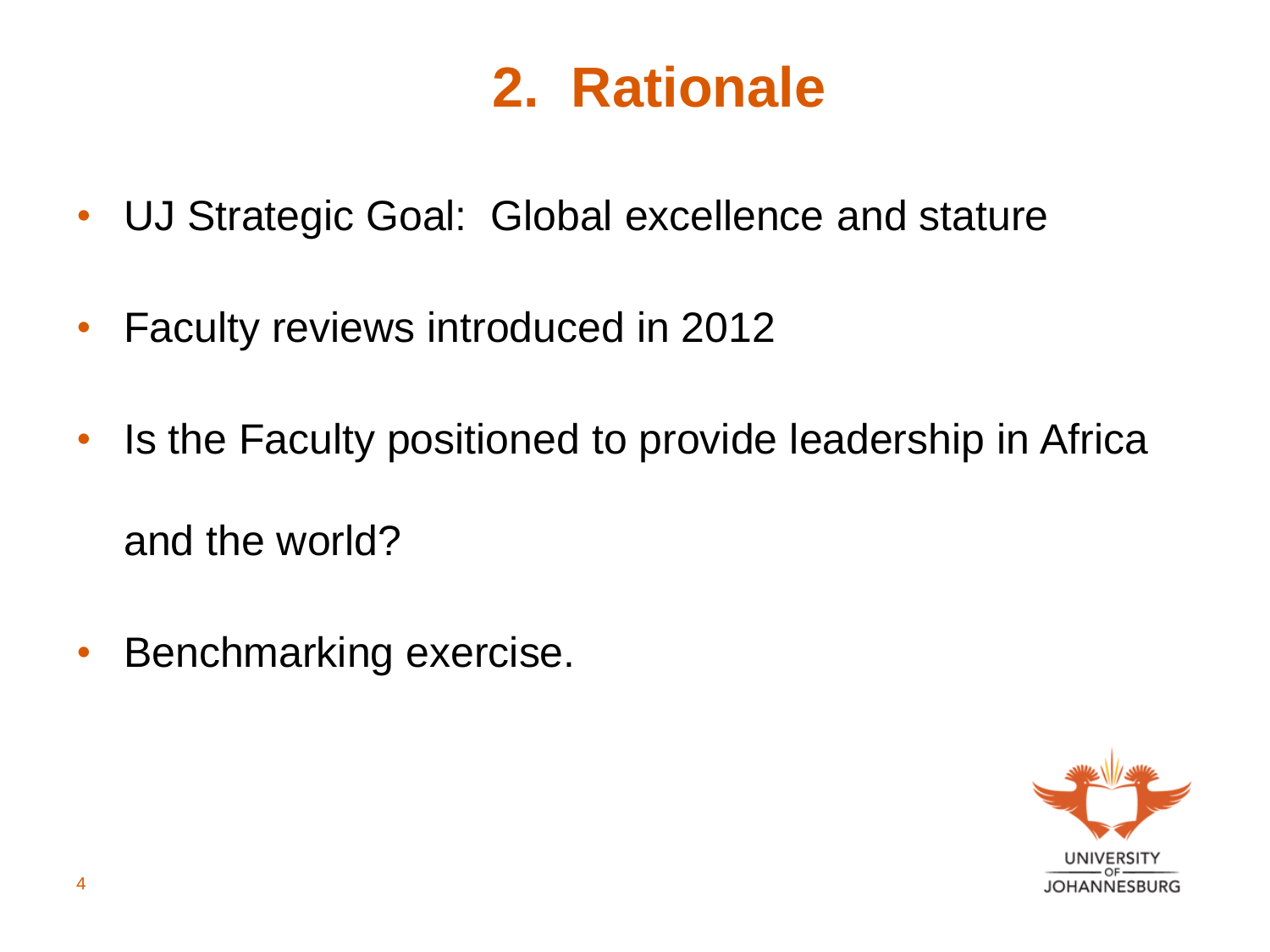#### **3. Process**

- Faculty report: strategic forward looking
- Strategic objectives as 'criteria'
- Evidence-based (limited evidence)
- Panel: eminent international scholars
- MEC approval and involvement
- Budget: 50:50

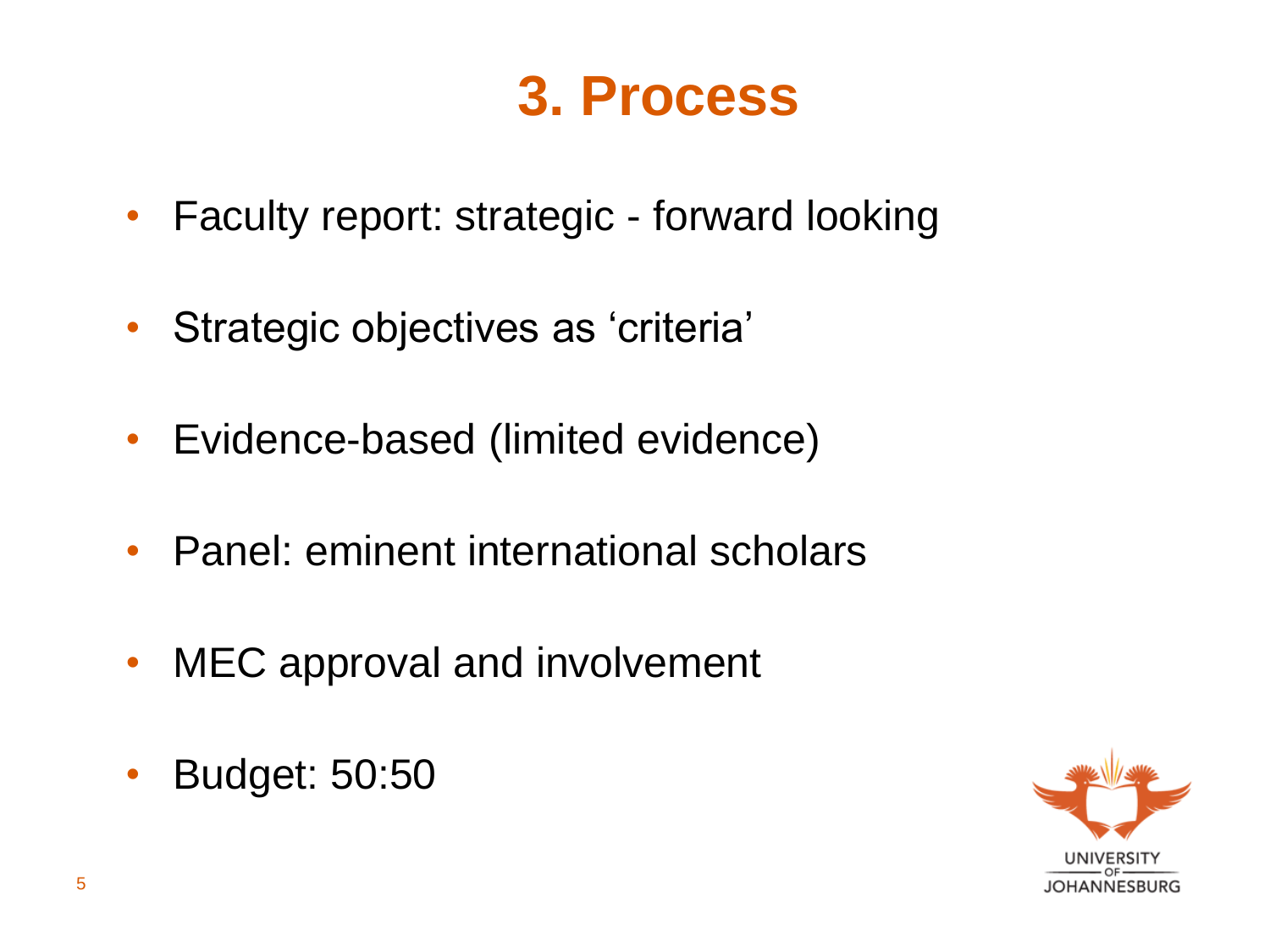

*4.1 Institutional level*

- Faculty Review Management Committee report to MEC
- DVC: Academic (and MEC) approves Faculty Report,

Review Panel Report to MEC

• Improvement plan to DVC and MEC

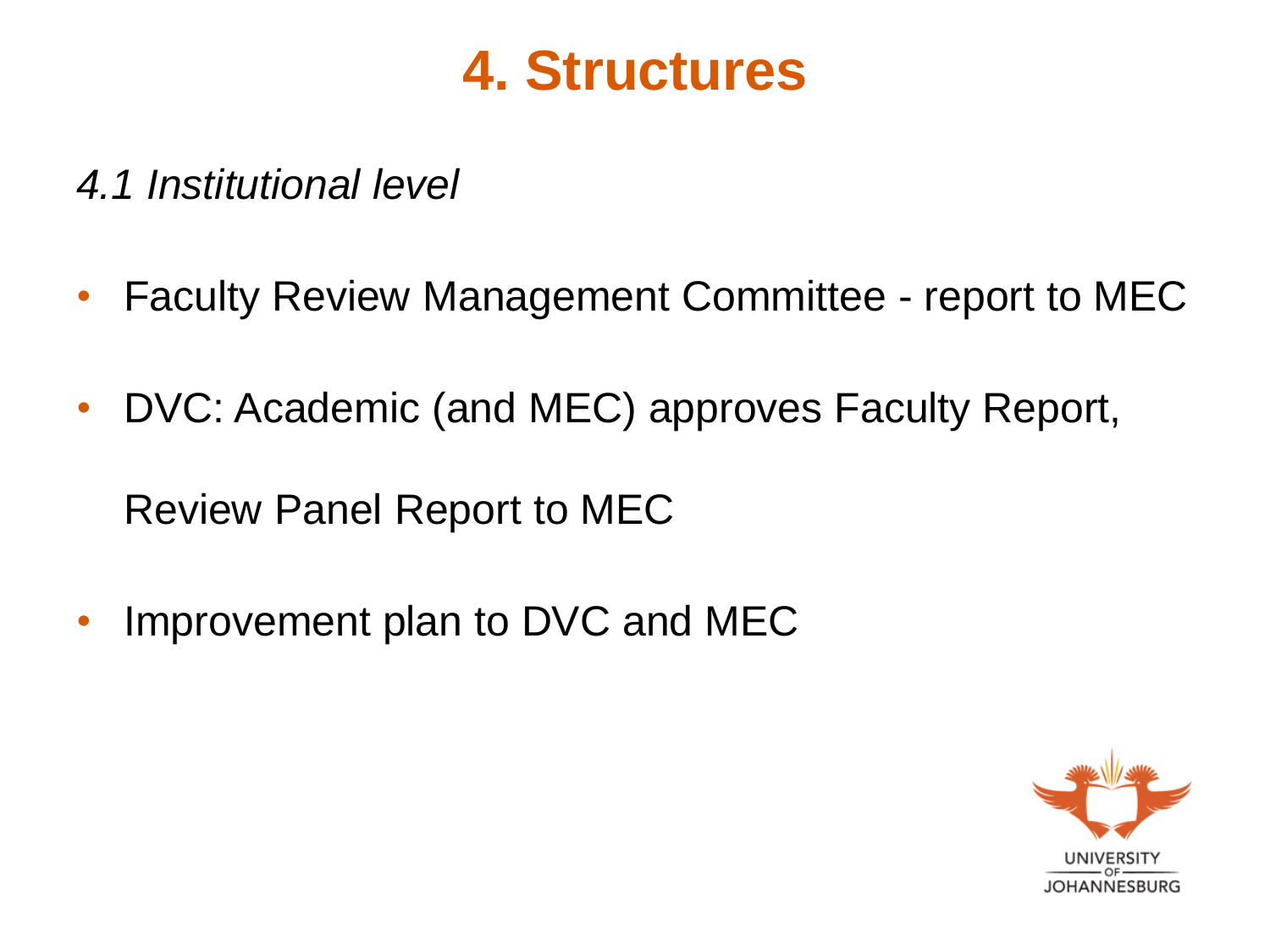- *4.2 Faculty level*
- Faculty Steering Committee: Dean, Vice Dean, logistics manager; evidence manager
- Faculty report approved by faculty board

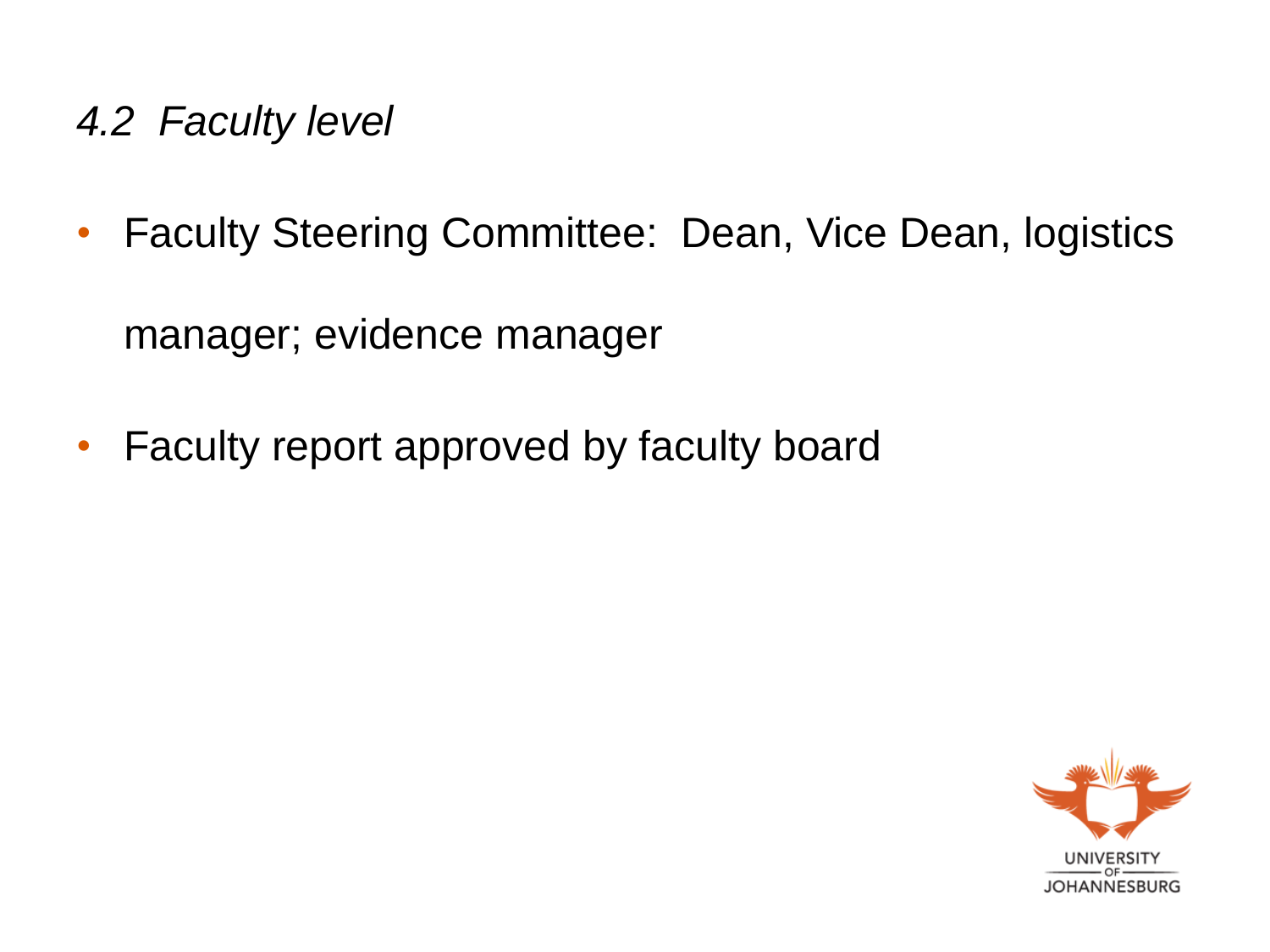*4.3 UQP*

- Support: FRMC
- Manual: criteria, scope of faculty report, panel composition, budget, site visit, examples of letters of invitation, templates, information to panel members, timelines, etc.
- Logistics of site visit.

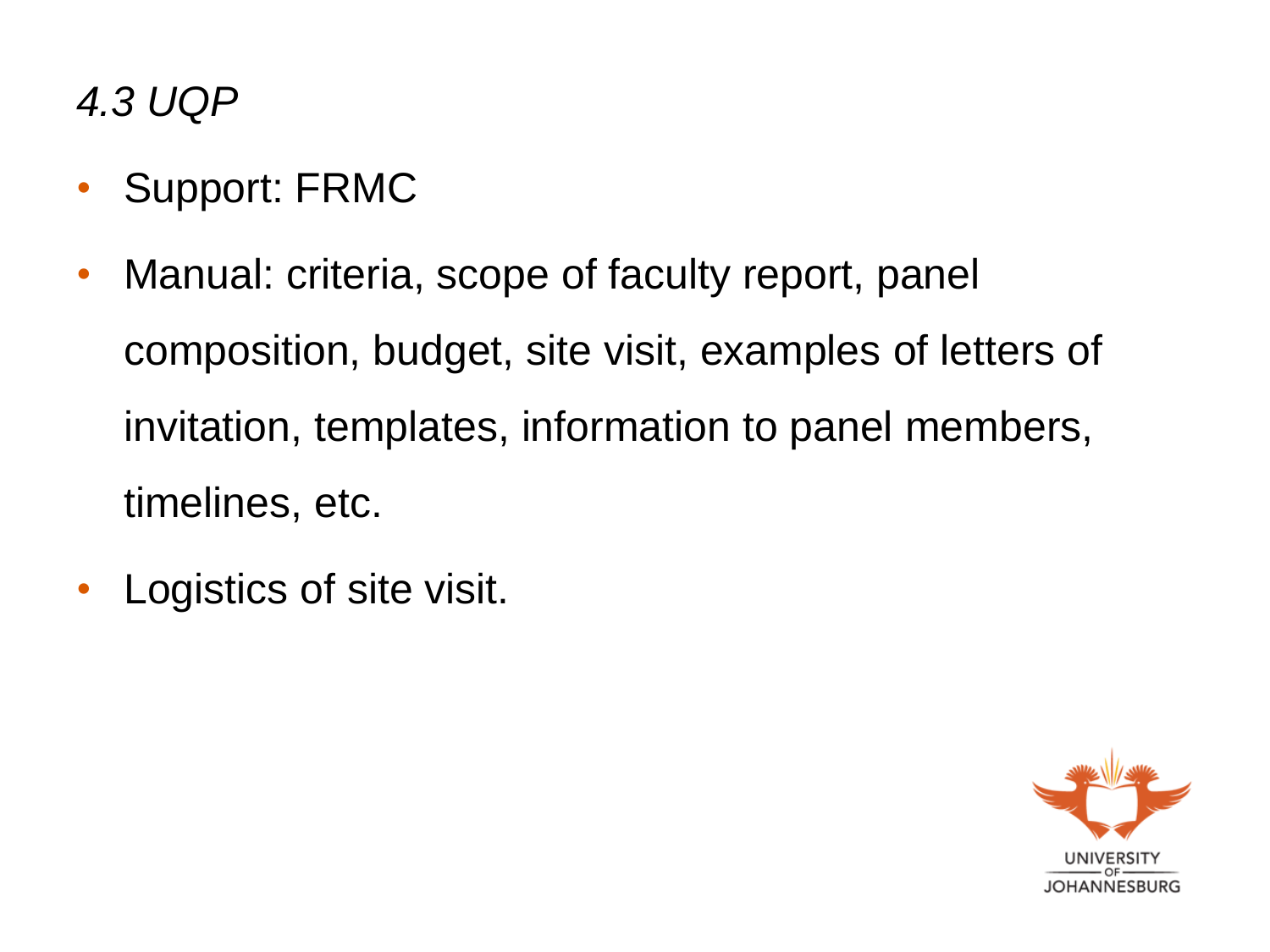- Critical readers of faculty reports
- Provide a scribe to support panel report writing
- Interviewee briefing
- Panel briefing (!).

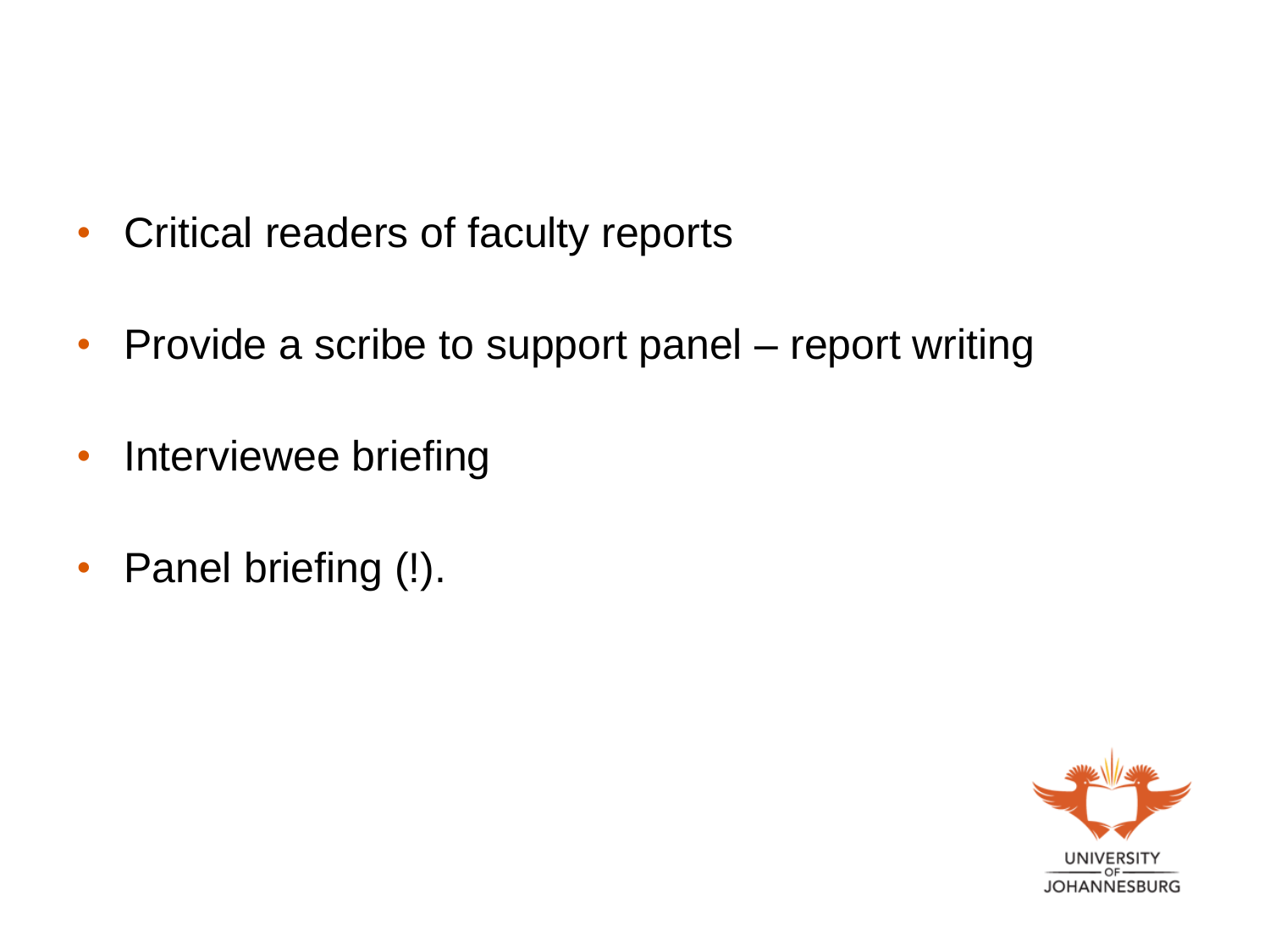### **5. REFLECTION**

- Leadership stability at faculty level is vital
- Panel briefing/understanding of the process crucial:
	- $\triangleright$  Briefing by dean before site visit
	- $\triangleright$  Briefing by DVC
	- $\triangleright$  Meeting with VC
	- $\triangleright$  Experienced chair

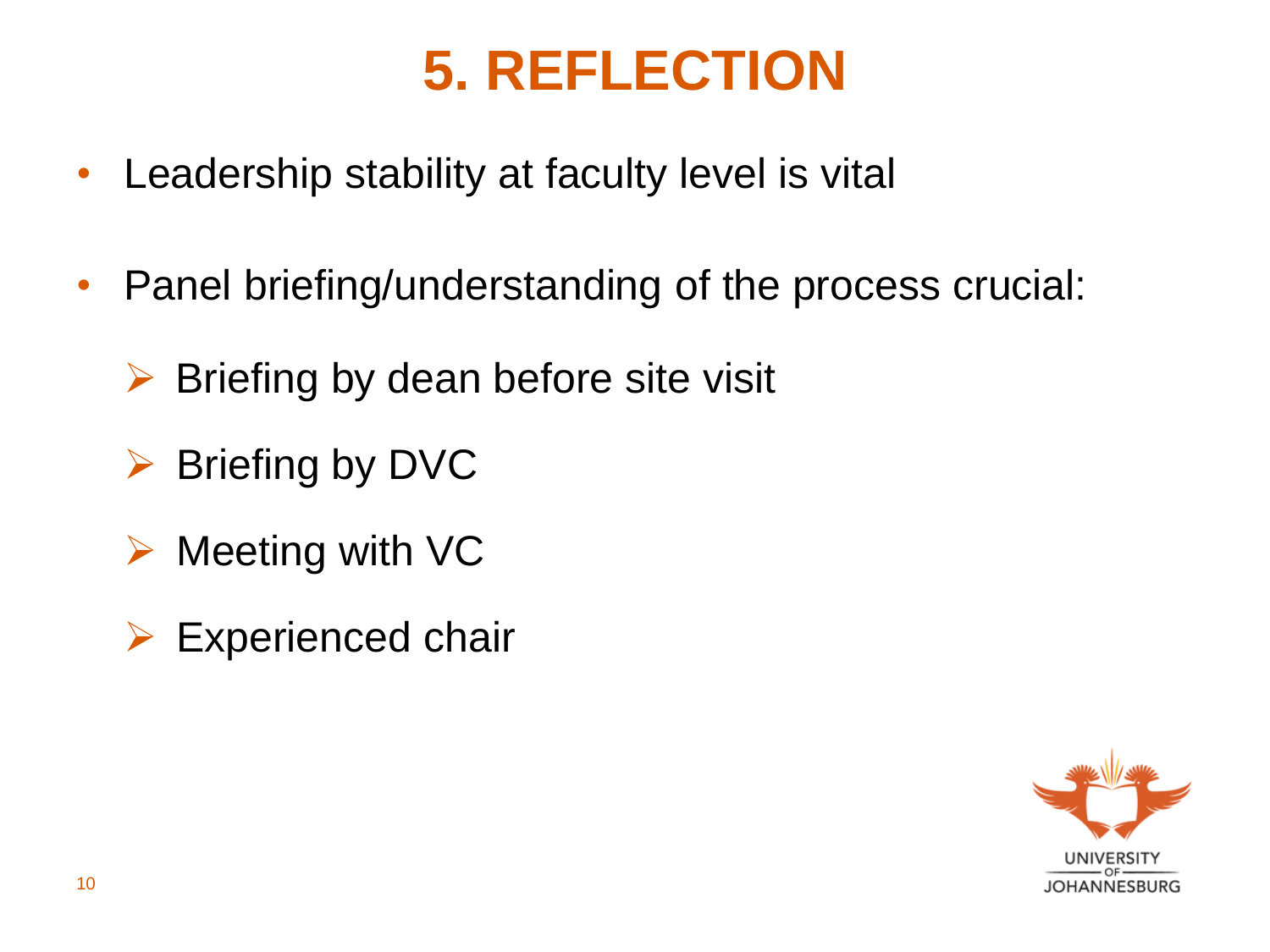- Panel dynamics unpredictable
- Recommendations:
	- provide 'incentive' for big picture thinking
	- implementation not guaranteed